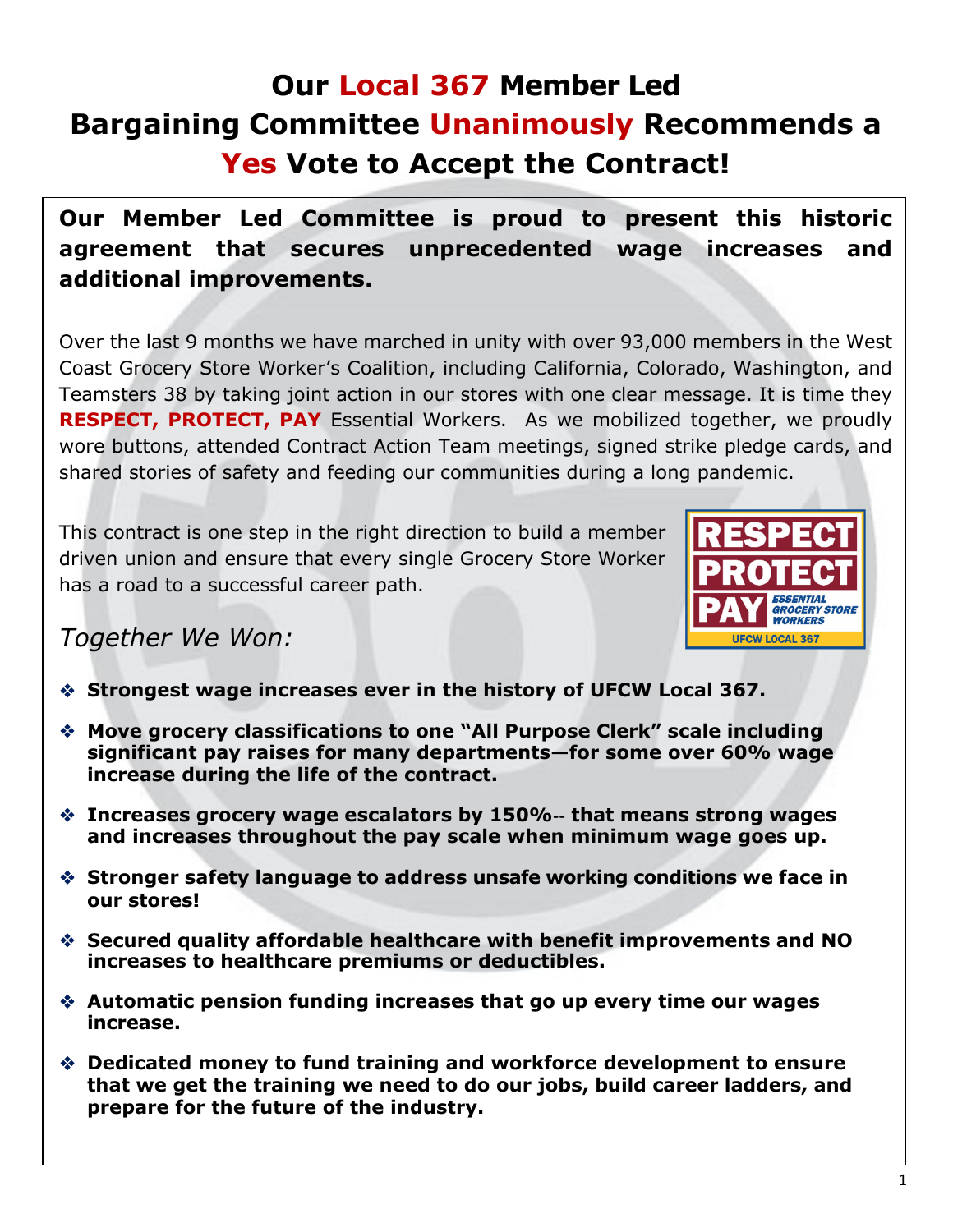# **VOTE DOCUMENT: May 4th & 5th 2022**

Our Member Led Union Bargaining Committee agree to fully recommend the following settlement for ratification. All changes are effective upon date of expiration of the current contract, unless otherwise noted. All terms of the agreements (including Letters of Understanding) remain in full force and effect with the following modifications outlined below. Contractual terms not listed remain the same.

#### **Full legal document is available upon request.**

*Note: Article/Sections references are to the Pierce County Agreements. The intent of this document is to*  apply the same changes to the other agreements where the provisions exist in those agreements. Effective *dates etc. will be adjusted in accordance with the dates/terms of those agreements.* 

#### **Wages**

# **Strongest journey wage increases in UFCW 367 history**

| The border increase southerperson and oversearchiago nation<br>Journey wage increases                                                            | May 8 <sup>th</sup> ,<br>2022*             | May $7th$ ,<br>2023* | May 5th,<br>2024* |
|--------------------------------------------------------------------------------------------------------------------------------------------------|--------------------------------------------|----------------------|-------------------|
| Grocery A/ Meat Cutters/ Wrappers/<br>Service Counter                                                                                            | \$2.00                                     | \$1.00               | \$1.00            |
| Grocery B & C/ Fuel Center/ Dot Com/<br>CCK (not red circled)/ Clicklist-E-<br>Commerce/ Fred Meyer Pharmacy<br>Technician (General Sales Scale) | increase to<br>\$20.15<br>$+$ plus $$1.00$ | \$1.00               | \$2.00            |
| Fred Meyer Pharmacy Technician<br>(Assistant) Scale<br><b>Certified &amp; Non-Certified</b>                                                      | \$2.00                                     | \$1.00               | \$1.75            |
| Fred Meyer GM / Fuel                                                                                                                             | \$2.00                                     | \$1.00               | \$1.75            |
| Fred Meyer CCK (Journey and red<br>circled)<br>* Increase include CCK settlement<br>amounts                                                      | \$2.52                                     | \$1.53               | \$1.53            |

ON ALL SCALES - Increase Journeyperson and overscale Wage Rates:

*\* 10/16/22: Mason &Thurston Grocery / CCK* 

*\* 03/19/23: Gray's Harbor & Pacific: Grocery / Meat* 

*\* 04/09/23: Lewis County: Grocery / Meat*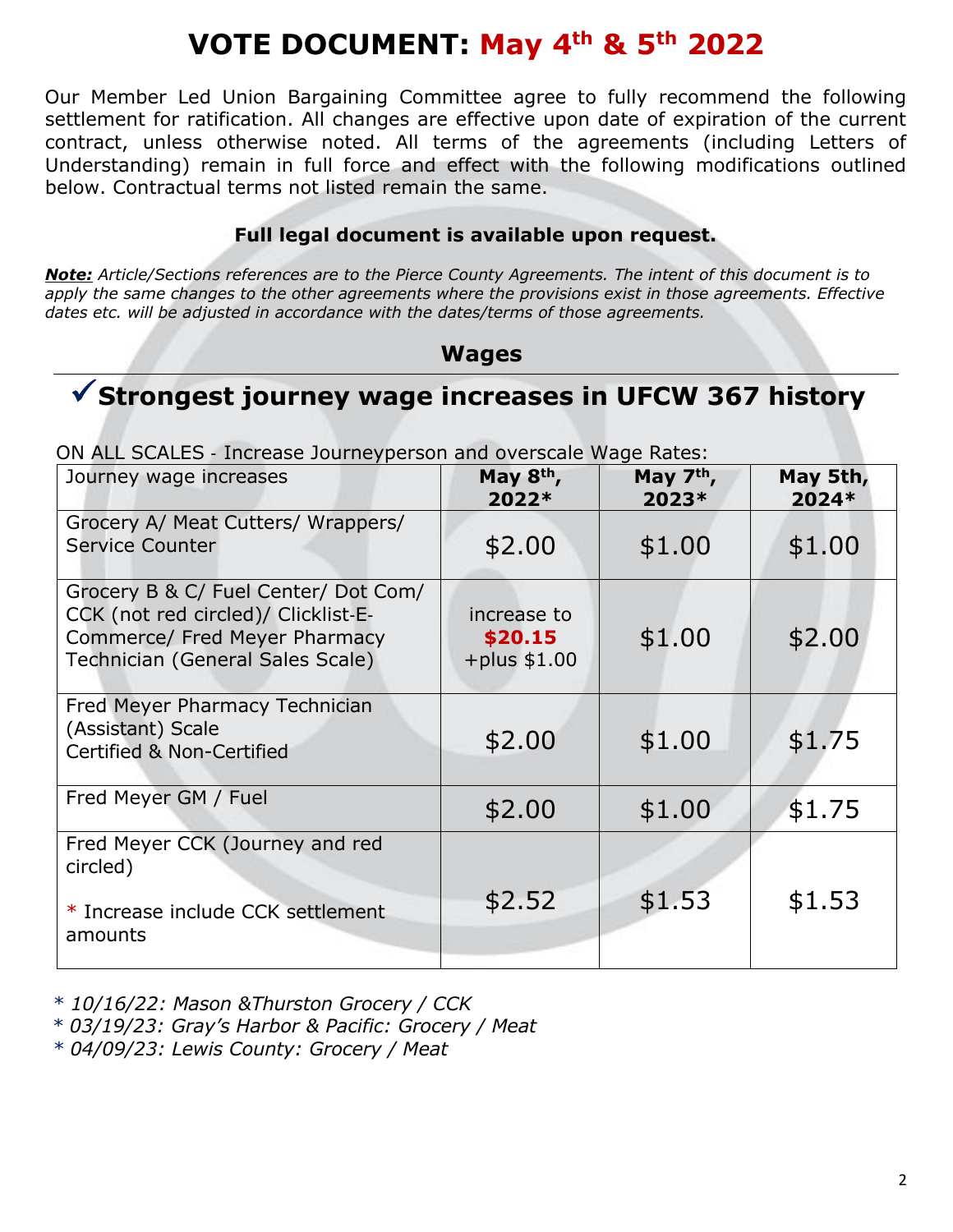- ◆ For stores where Legislative Hazard Pay is still active (Olympia).
	- APC Clerk movement happens Date of Expiration for all jurisdictions.
	- The first pay increase effective on the first Sunday after Hazard Pay ends or effective on the first day of the contract, whichever is later.
- All Journey wage increases are "Across the Board" with the exception of Safeway/Albertsons Department Heads paid over scale on the matrix system and any worker transferring onto the Journey All Purpose Clerk (APC) rate.
- See wage scales attached for examples of wage rates and progressions.

## **Wage Escalators**

- Wage Escalators will apply to all current minimum wage increases (not just Washington State) and our apprentice steps will continue to increase every time minimum wage goes up.
- Wage Escalators in all contracts will increase from \$0.10 to \$0.25 above minimum wage and from \$.10 to \$0.25 between each step. This is an increase of 150%.
- Wage escalators will not exceed journey rate of pay.

## **All Purpose Clerk (Grocery Contract)**

The All-Purpose Clerk is a job classification that replaces all current wage scales in our Grocery contract and for the first time ever gives us one unified scale. This change also allows more opportunities for workers to pick up hours in other departments and will help ensure that our contracts keep up with the future of the grocery industry.

- Current Journeyperson A and workers 2 steps below Journeyperson (As of Date of Expiration) will be "Red-Circled" and remain on the Legacy Appendix "A" wage scale and get negotiated increases going forward:
	- All Fred Meyer Journeypersons A and Red Circle CCK will move to legacy Grocery A scale in the agreed upon progression and all others will move to the All-Purpose Clerk (APC) scale.
- All current grocery contract workers (except GM Pharmacy Techs) not at Journey or on the final two A apprentice steps will move to the APC classification. This will apply to Appendix B, C, Fuel, and Internet Shoppers, etc.:
	- Using current hours (or current placement), workers will slot straight across to their appropriate step on the All-Purpose Clerk Scale.
	- For example, Journeyperson B moves to Journeyperson All Purpose Clerk (APC).
	- Step 4 Apprentice Fuel Center moves to Step 4 All Purpose Clerk (APC), etc.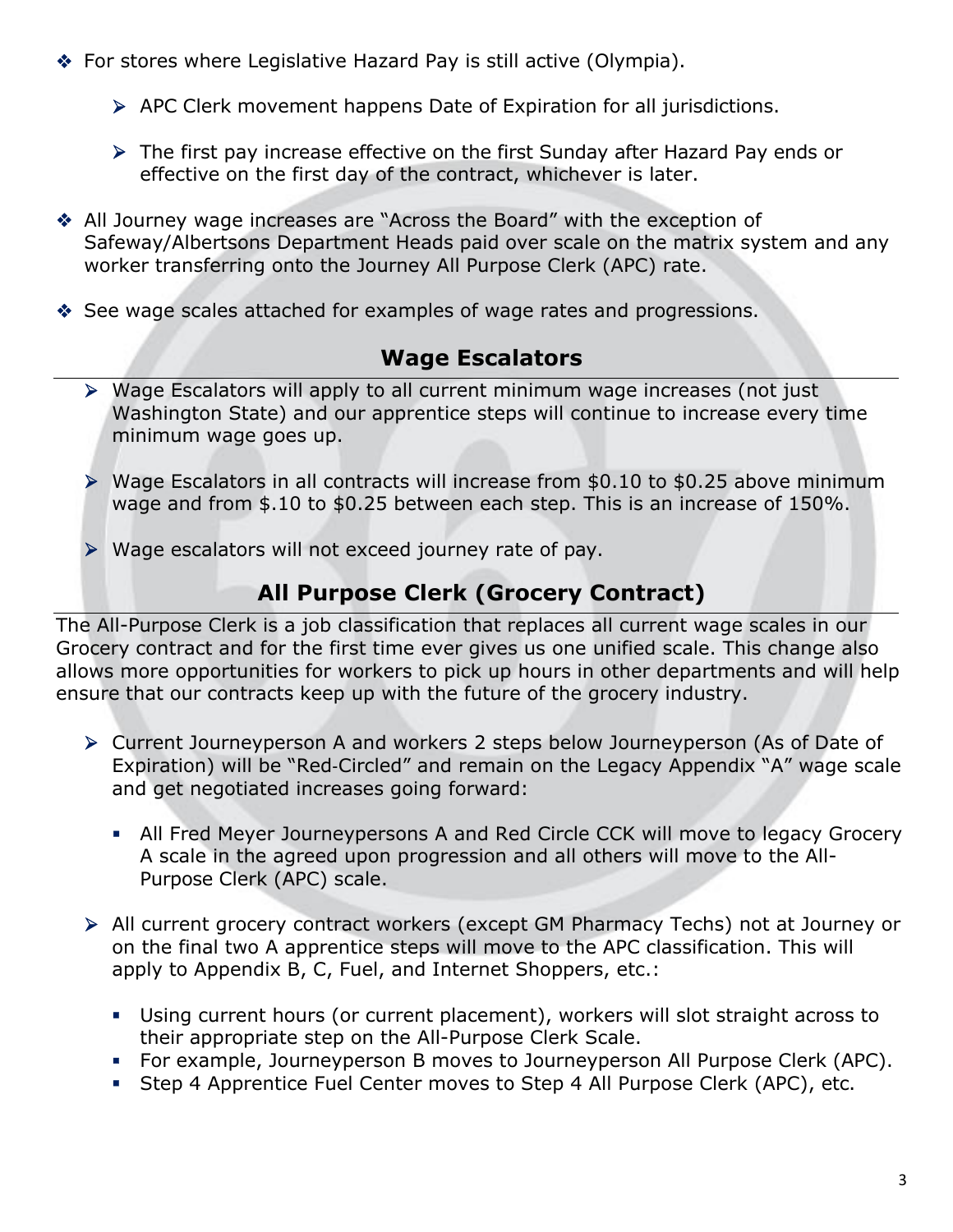- All new hires in covered classifications, hired into All Purpose Clerk (APC):
	- Courtesy Clerks, Helper Clerks, Fred Meyer GM, and Meat Department will remain separate and not part of All Purpose Clerk.
	- QFC Pharmacy "A" Techs will remain on "Legacy" A rates including those newly hired.
	- QFC Pharmacy "B" Techs will go to APC rates.
- All APC clerks must be union members (i.e., non-union departments will not be part of APC).
- CCK will be covered by Grocery contract on Date of Expiration and included in APC.
- Current CCK employees on Red-Circled track (JP and 2 steps beneath JP) will not be required to work outside normal CCK duties until they achieve wage parity with Grocery rate (3rd year of contract).
- The parties will cooperate in good faith to clean-up current contract provisions to comport with the new All Purpose Clerk concept/agreement.
- For purposes of dues calculations All Purpose Clerks (APC) will be considered the new A classification.

### **Other Compensation Victories**

- **EX Kroger Prime Fresh Premium:** 
	- **\$1 per hour for a Second Assistant Produce Manager who will be placed on the** schedule prior to the scheduled bidding process.
- ▶ One-time Bonus:
	- For all active eligible members, from remaining assets of the dissolved Retiree Welfare Plan for those 55+ by Oct 1, 2023, with 15 years participation in the health trust; Or anyone with 35+ years participation in the health trust regardless of age.
	- Bonus amount to be determined by trustees of the Sound Health Retirement Trust.
- > Helper Clerks:
	- Add one more 1040-hour step to Helper Clerk scale for hours worked after ratification.
	- All Helper Clerks move to post-2004 scale.
	- Helper Clerks who are promoted to APC Clerk will move over at their current rate and shall progress from there.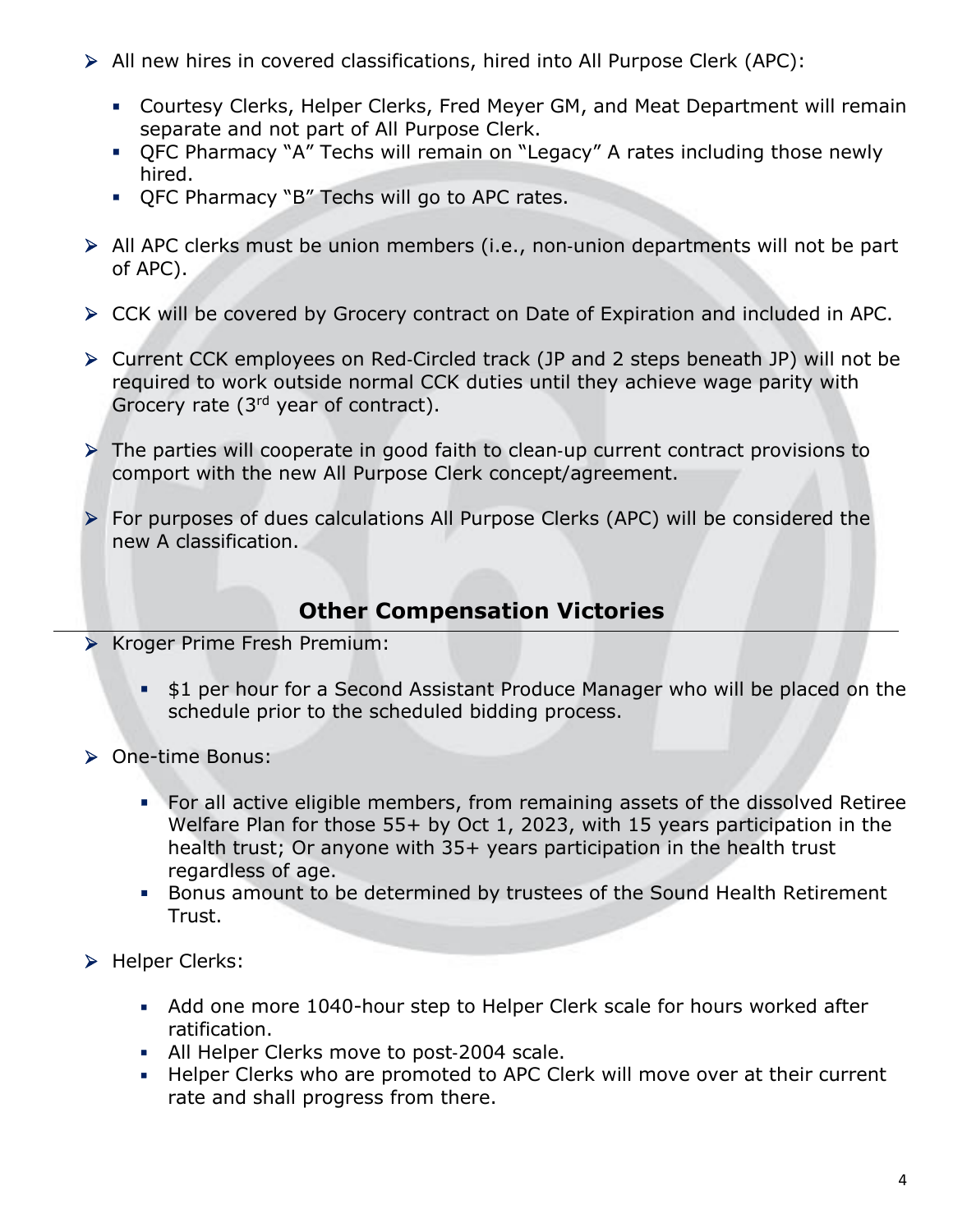Increase to Journey Wages:

 $+ $2.00 + $1.00 + $1.75$ 

- **Fred Meyer Receivers Wages:** 
	- GM Journeyperson Receivers will be red-circled and moved to Grocery A rate by the end of the contract in 3 equal additional increases:
		- **-** New non-, Red-Circled GM Receiver rate will move to APC JP rate by end of contract with 3 equal additional increases.

Fred Meyer Pharmacy Techs Wages:

- Pharmacy Technicians (Assistant) Scale: Certified and Non-Certified: \$2, \$1, \$1.75.
- Pharmacy Technicians on GM Salesclerk Scale: Move to a rate equal to All Purpose Clerk rate (See APC scale): \$1, \$1, \$2.

Fred Meyer Auditor Wages:

- $\triangleright$  Apply CCK wages to this work:
	- Journey and 2 steps beneath JP move to Journey CCK scale and be red circled in a similar manner, everyone else moves over to slot in on the APC scale based on hours worked.

Job Transfer Rights:

- For two years following the date of ratification of this agreement any worker covered under the GM contract who applies for an open Grocery position will be given first consideration for such positions over outside hires provided they are in good standing and have the skills and ability to perform the duties of the new job.
	- Credit for all hours worked when moving to the grocery position and shall be placed at current step on the APC scale.

The following items from the Grocery agreement above shall also apply to GM and Meat agreements (where applicable):

- $\triangleright$  Health & Welfare
- $\triangleright$  Pension
- $\triangleright$  Safety
- ▶ Workforce Development and Training
- ▶ Grievances/Arbitrators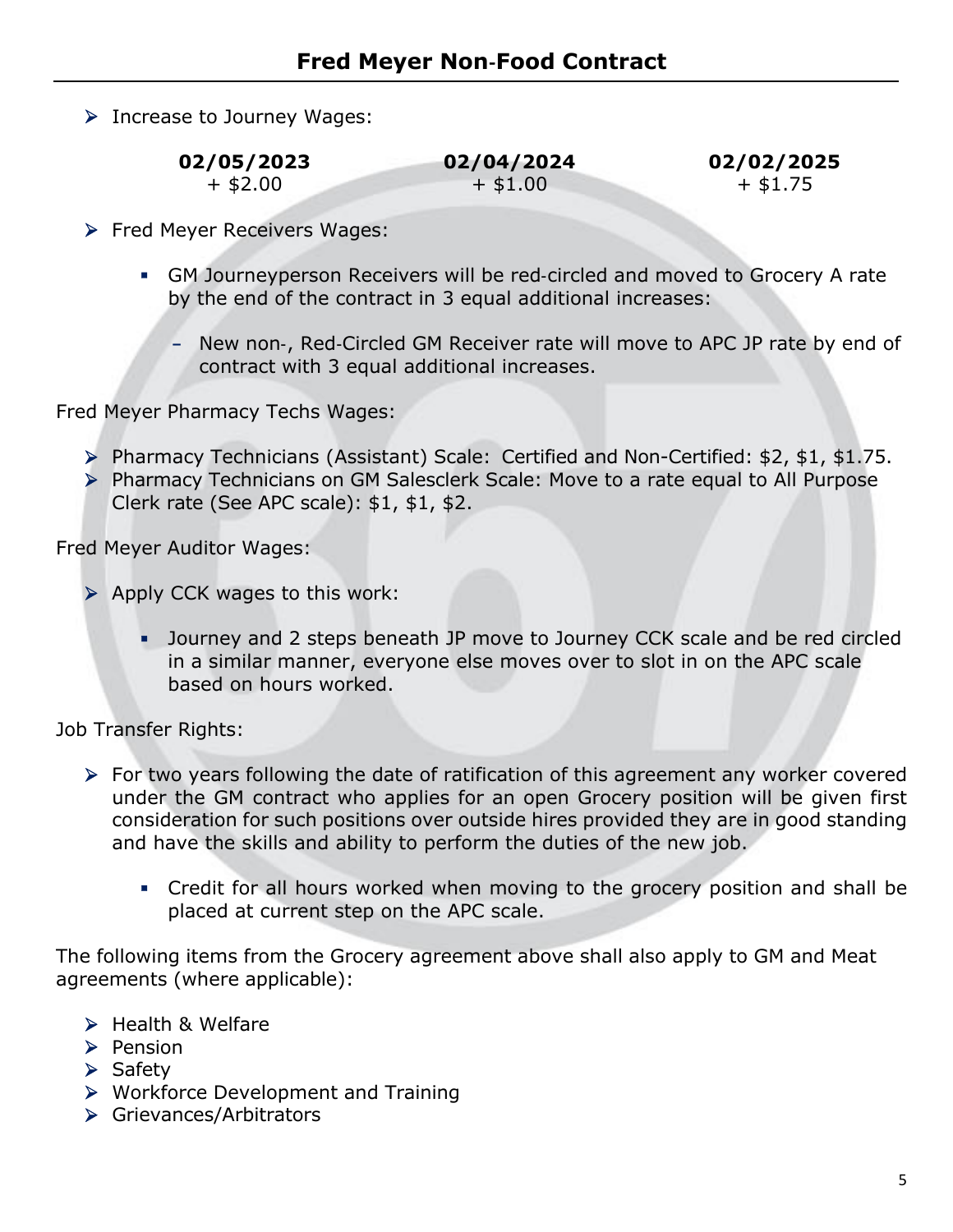## **Protect our healthcare with benefit improvements**

# **NO increases to healthcare premiums or deductibles**

- **Employer Contribution rates:** 
	- Through March 2023: \$4.86/hour.
	- March 2023- March 2025: Between \$4.86/hour and \$5.25/hour depending on what is needed.
	- With 6-month review to adjust amount- targeting \$52 million in excess reserves.
	- **Effective April 2025 hours: Up to a maximum of \$5.25/hour, but no less than** \$4.86/hour.
- These Employer contributions are projected by the health care plan consultants to fund the current benefits for the length of the contract.

#### *Benefit Improvements:*

- $\triangleright$  Podiatry increase cap to \$80 per visit for the PPO (currently \$20/visit)
- Chiropractic increase cap to \$60 per visit for the PPO (currently \$30/visit)
- Vision Implement VSP option changes:
	- **Increase frame allowance by \$20**
	- Increase contact lenses allowance by \$40
	- **\$35 copay for anti-reflective coating**
	- Cover full standard progressives
	- Dental PPO waive deductible for preventive services (currently \$10/30 individual/family)
- All other Trust programs shall continue unless modified by the Trustees based on the terms of the Trust and Plan documents.

#### **Pension**

# **Perpetual VAP pension contribution increases through % of salary model.**

#### **Continued funding of Sound Retirement Trust, which are projected to sustain current green zone status and progress toward 100% funding:**

- $\triangleright$  Safeway/Albertsons will move to a % of salary model at 2.8% for VAP along.
- $\triangleright$  Kroger will continue to contribute 2.8% of salary to the Sound VAP.
- Safeway/Albertsons will continue to make Rehab Plan contributions to the SRT.
- All Independents who are currently at hourly rate in VAP, move to % of salary at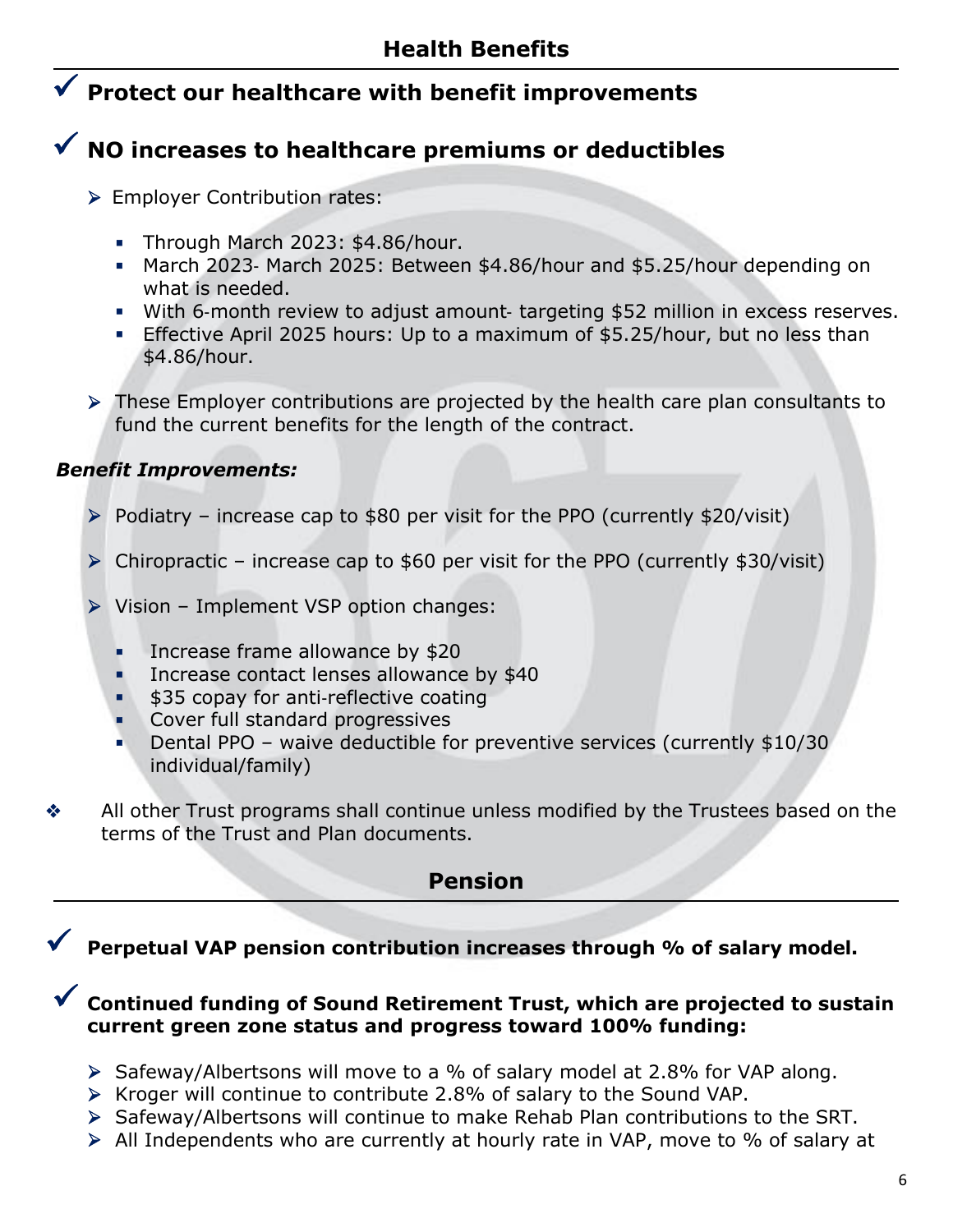- Exclusive Local 367 Master Safety Committee to address issues that aren't getting adequately handled at the in-store committee level.
- Pre- scheduled Master Safety Committee meeting dates: June 17<sup>th</sup>, Sept. 23<sup>rd,</sup> and December 7<sup>th</sup>, 2022. Future dates for 2023 at Dec. meeting.
- Establish store evacuation/ emergency exit training, logistics to be worked out by December 1, 2022.

### **Training**

### **First EVER guaranteed funding for Workforce Development and Training**

- $\triangleright$  The employers agree to pay .01 per hour into a training fund on every hour worked (which will mean hundreds of thousands of training dollars):
	- These payments will begin once Hazard Pay ends in majority of cities where it passed, including Olympia and Seattle; and
	- This replaces previous language in contract that did not guarantee payment into the training fund.
- The employers also agree to establish a joint training fund to use this money to provide grocery workers with the training and workforce development that we need:
	- This Fund has already been established and the training infrastructure is being built right now.